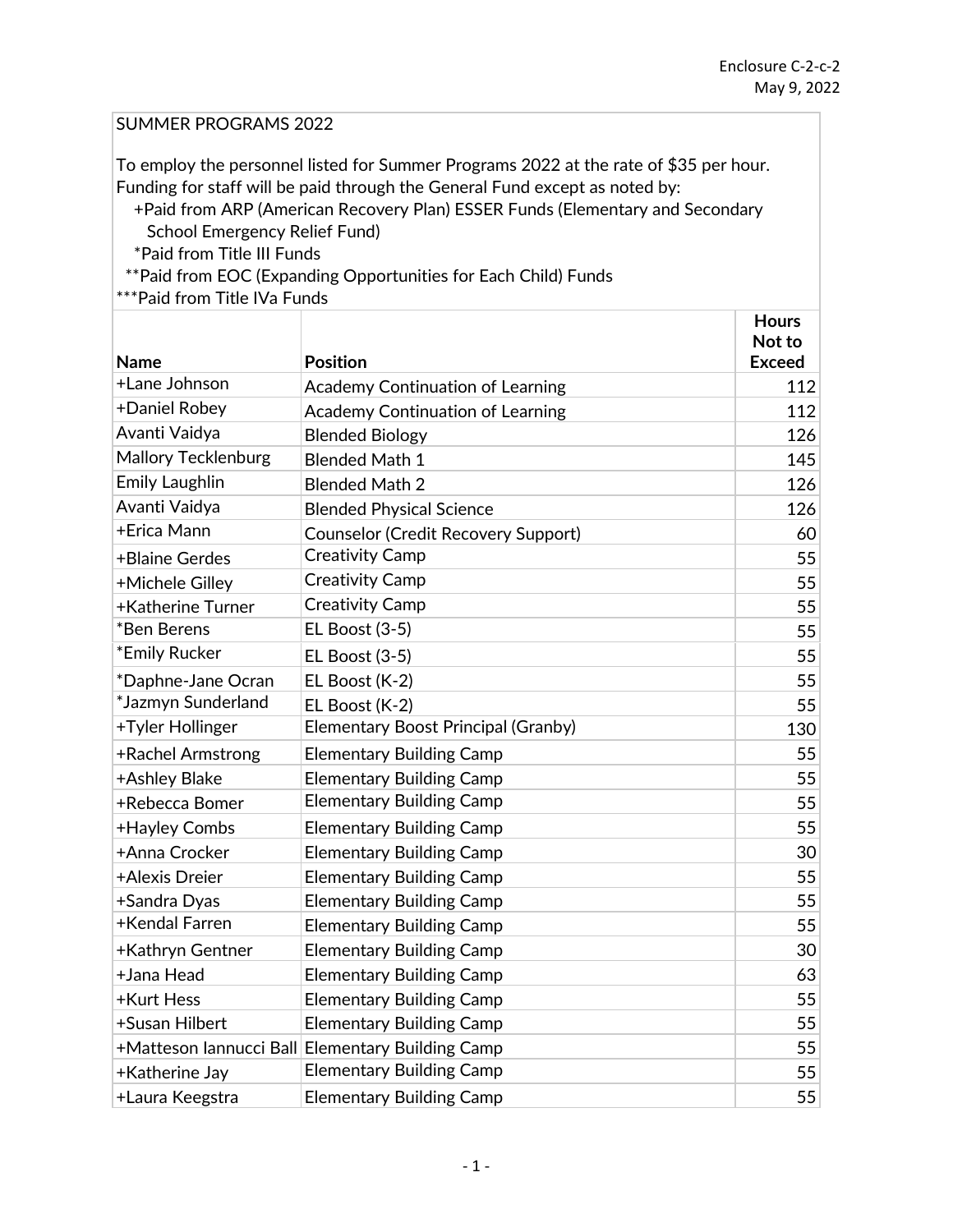|                     |                                                         | <b>Hours</b><br>Not to |
|---------------------|---------------------------------------------------------|------------------------|
| <b>Name</b>         | <b>Position</b>                                         | <b>Exceed</b>          |
| +Courtney Keller    | <b>Elementary Building Camp</b>                         | 55                     |
| +Emma Lindholm      | <b>Elementary Building Camp</b>                         | 55                     |
| +Stefanee Loges     | <b>Elementary Building Camp</b>                         | 63                     |
| +Lauren Lustig      | <b>Elementary Building Camp</b>                         | 55                     |
| +Kristen Milbourne  | <b>Elementary Building Camp</b>                         | 55                     |
| +Katherine Myers    | <b>Elementary Building Camp</b>                         | 55                     |
| +B. Scott Norris    | <b>Elementary Building Camp</b>                         | 55                     |
| +Amanda Pride       | <b>Elementary Building Camp</b>                         | 63                     |
| +Shea Salyers       | <b>Elementary Building Camp</b>                         | 55                     |
| +Moriah Schodorf    | <b>Elementary Building Camp</b>                         | 55                     |
| +Alyxandria Slusher | <b>Elementary Building Camp</b>                         | 55                     |
| +Madison Wrightsel  | <b>Elementary Building Camp</b>                         | 55                     |
| +Taylor Adams       | Elementary Building Camp/Summer Reading Camp            | 63                     |
| +Cayla Andrick      | <b>Elementary Building Camp/Summer Reading Camp</b>     | 63                     |
| +Courtney Bazemore  | <b>Elementary Building Camp/Summer Reading Camp</b>     | 55                     |
| +Cameron Carter     | Elementary Building Camp/Summer Reading Camp            | 55                     |
| +Perry Hartkopf     | Elementary Building Camp/Summer Reading Camp            | 55                     |
| +Emily Howard       | <b>Elementary Building Camp/Summer Reading Camp</b>     | 63                     |
| +Julie Payne        | <b>Elementary Building Camp/Summer Reading Camp</b>     | 55                     |
| +Deidre Rieppel     | <b>Elementary Building Camp/Summer Reading Camp</b>     | 55                     |
| +Joanna Visoskis    | Elementary Building Camp/Summer Reading Camp            | 55                     |
| +M. Abigail Miller  | Elementary SS Principal (Dist & Building-Level Support) | 130                    |
| ***Robert Estice    | <b>Explore STEM!</b>                                    | 40                     |
| ***Charles Kabealo  | <b>Explore STEM!</b>                                    | 40                     |
| Jon Baird           | Gateway to Technology Camp                              | 70                     |
| Elizabeth Cockerham | Gateway to Technology Camp                              | 70                     |
| Jason Wood          | Get Your Act Together (6-8)                             | 35                     |
| +Karen Kochheiser   | <b>HS Credit Recovery</b>                               | 112                    |
| +Lisa Mullen        | <b>HS Credit Recovery</b>                               | 112                    |
| +Lindsey VanFossen  | <b>HS Credit Recovery</b>                               | 25                     |
| +Jason Wood         | <b>HS Credit Recovery</b>                               | 112                    |
| +Allison Ackley     | Literacy Boost (3-5)                                    | 55                     |
| +Megan Carcaise     | Literacy Boost (3-5)                                    | 55                     |
| +Emma Harvey        | Literacy Boost (3-5)                                    | 55                     |
| +Julia Sunkes       | Literacy Boost (3-5)                                    | 55                     |
| +Sarah Zelina       | Literacy Boost (3-5)                                    | 55                     |
| +Kimberly Kneubel   | Math 1-3 Credit Recovery                                | 112                    |
| +Kandi Murdock      | Math 1-3 Credit Recovery                                | 112                    |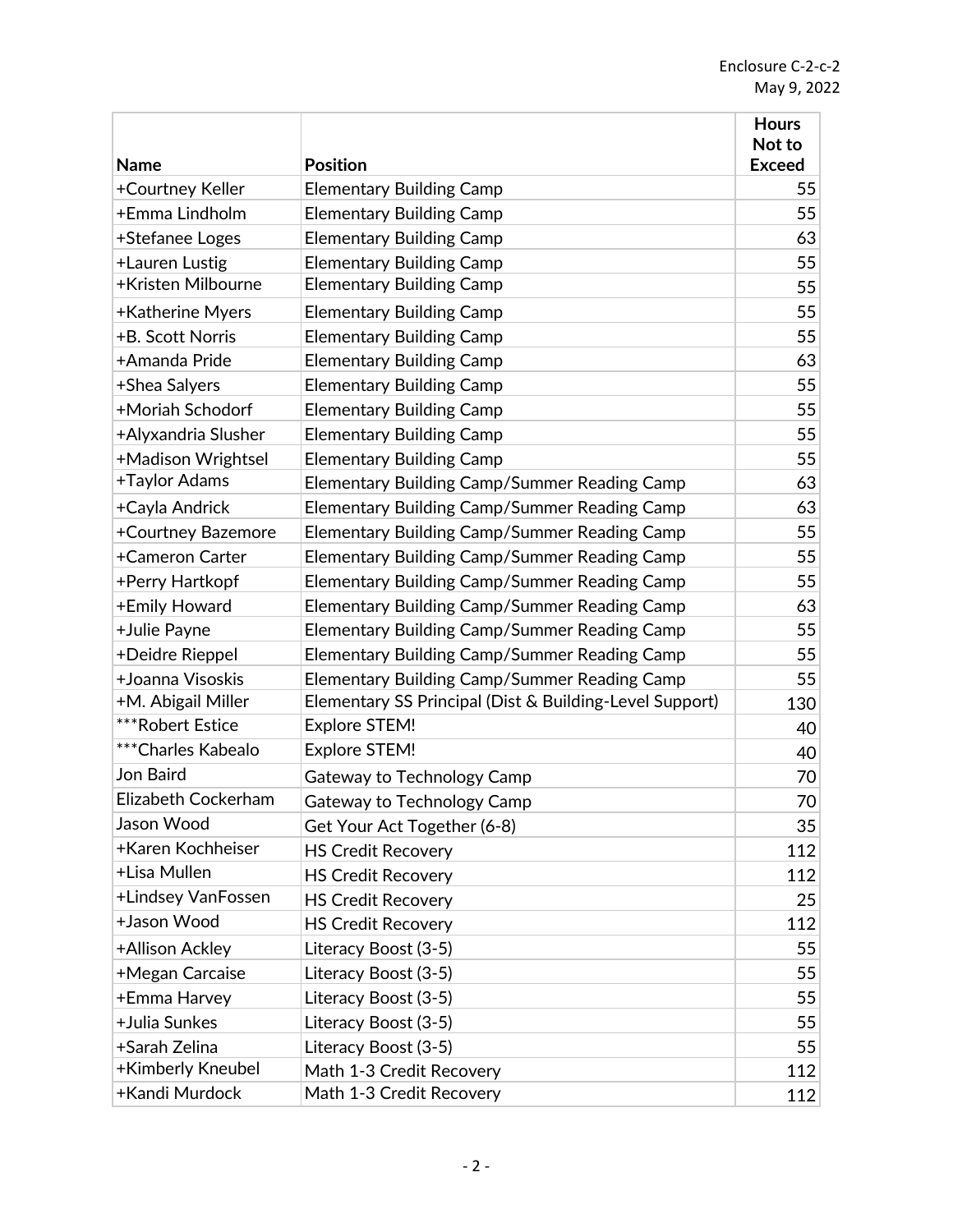|                      |                                                      | <b>Hours</b><br>Not to |
|----------------------|------------------------------------------------------|------------------------|
| <b>Name</b>          | <b>Position</b>                                      | <b>Exceed</b>          |
| +Douglas Troutner    | Math 1-3 Credit Recovery Lead                        | 126                    |
| +Sophie Fisher       | Math Boost (3-5)                                     | 55                     |
| +Molly Gibson        | Math Boost (3-5)                                     | 55                     |
| +Erin McElroy        | Math Boost (3-5)                                     | 55                     |
| +Kelsey Purtee       | Math Boost (3-5)                                     | 55                     |
| +Sydney Smith        | Math Boost (3-5)                                     | 55                     |
| *Jannete Irwin       | MS EL Boost (6-8)                                    | 55                     |
| *Colin Berrigan      | MS EL Boost (6-8), Credit Recovery & RISE UP Support | 80                     |
| +Wendy Austin        | Project-Based Learning (6-8)                         | 65                     |
| +Troy Hootman        | Project-Based Learning (6-8)                         | 65                     |
| +Caitlyn Karnes      | Project-Based Learning (6-8)                         | 65                     |
| +Samantha Vaughan    | Project-Based Learning (6-8)                         | 65                     |
| +Jane Wolansky       | Project-Based Learning (6-8)                         | 65                     |
| **Sarah Belcher      | <b>Rise UP</b>                                       | 70                     |
| **Meghan Hiland      | <b>Rise UP</b>                                       | 70                     |
| <b>Abigail Tracy</b> | Speech/Language                                      | 88                     |
| Lydia Whisler        | Speech/Language                                      | 88                     |
| +Kendra Prindle      | Structured Literacy Lab (Just Words)                 | 70                     |
| +Chloe Biskner       | <b>Summer Reading Camp</b>                           | 55                     |
| +Alyssa Boose        | <b>Summer Reading Camp</b>                           | 63                     |
| +Kathryn Conlan      | <b>Summer Reading Camp</b>                           | 63                     |
| +Carmen Cordova      | <b>Summer Reading Camp</b>                           | 63                     |
| +Hannah Hampton      | <b>Summer Reading Camp</b>                           | 63                     |
| +Katherine Hill      | <b>Summer Reading Camp</b>                           | 55                     |
| +Aquarius Hopkins    | <b>Summer Reading Camp</b>                           | 55                     |
| +Michelle Kovach     | <b>Summer Reading Camp</b>                           | 55                     |
| +Gloria Lombardi     | <b>Summer Reading Camp</b>                           | 55                     |
| +Mary Lowe           | <b>Summer Reading Camp</b>                           | 63                     |
| +Ellen Maher         | <b>Summer Reading Camp</b>                           | 55                     |
| +Susan Mitchell      | <b>Summer Reading Camp</b>                           | 55                     |
| +Sarah Schwitzgable  | <b>Summer Reading Camp</b>                           | 55                     |
| +Stephanie Toczynski | <b>Summer Reading Camp</b>                           | 55                     |
| Mark Gallagher       | <b>Wellness for Life</b>                             | 63                     |
| Jodi Pierpoint       | <b>WSEA A Week with Pete</b>                         | 29                     |
| Meghan Byrnes        | <b>WSEA An Elementary Course in Shakespeare;</b>     |                        |
|                      | An Intermediate Course in Shakespeare                | 29                     |
| Mia Oberfield        | WSEA Art & Environment; Printmaking                  | 29                     |
| Shoma Jha            | <b>WSEA Be a Mindful Warrior</b>                     | 16.5                   |